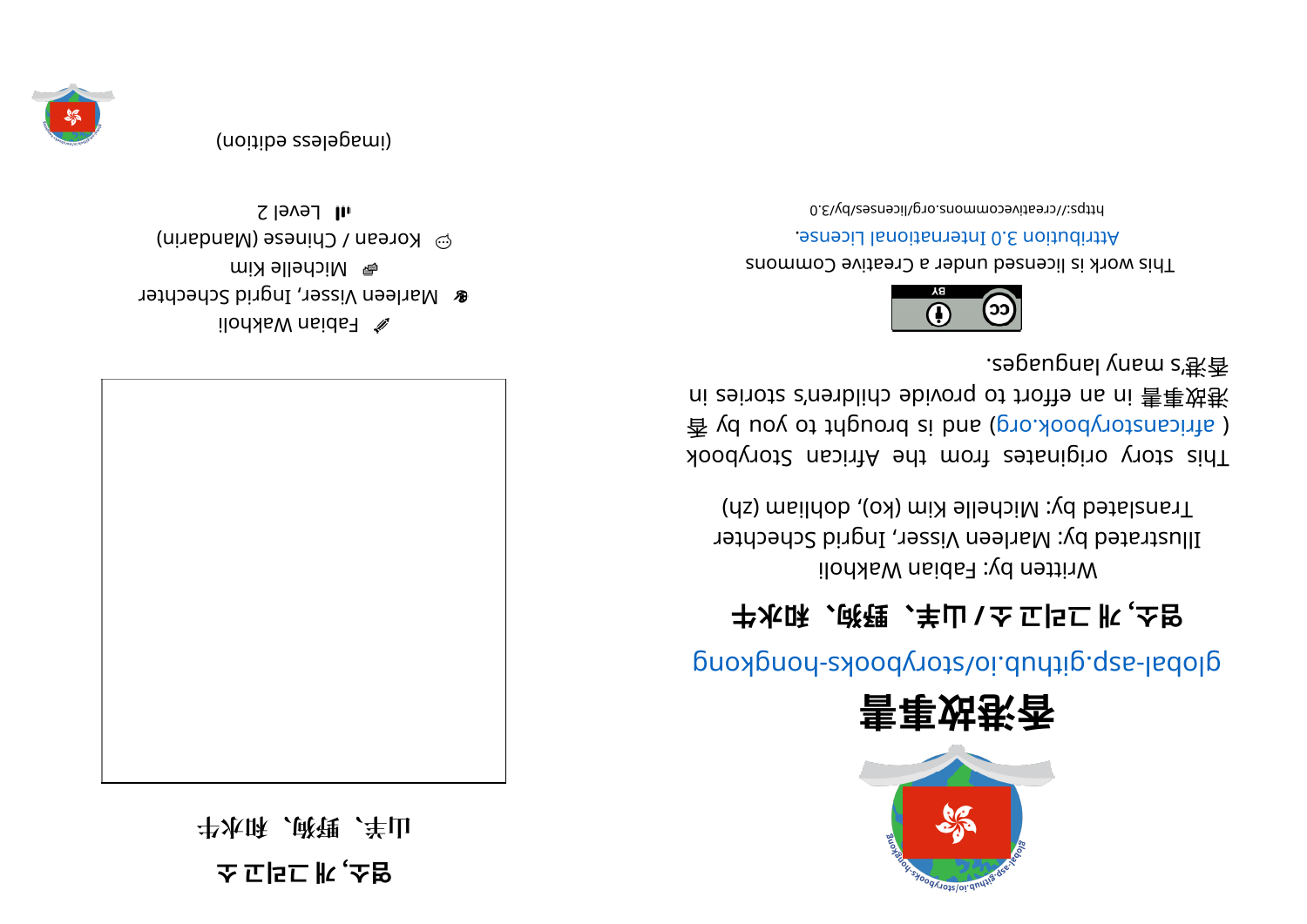

염소, 개 그리고 소는 좋은 친구였어요. 어느 날 그들은 택시를 타고 여행을 떠났어요.

山羊、野狗、和水牛是很要好的朋友。有一天,他 們一起坐出租車。

• • •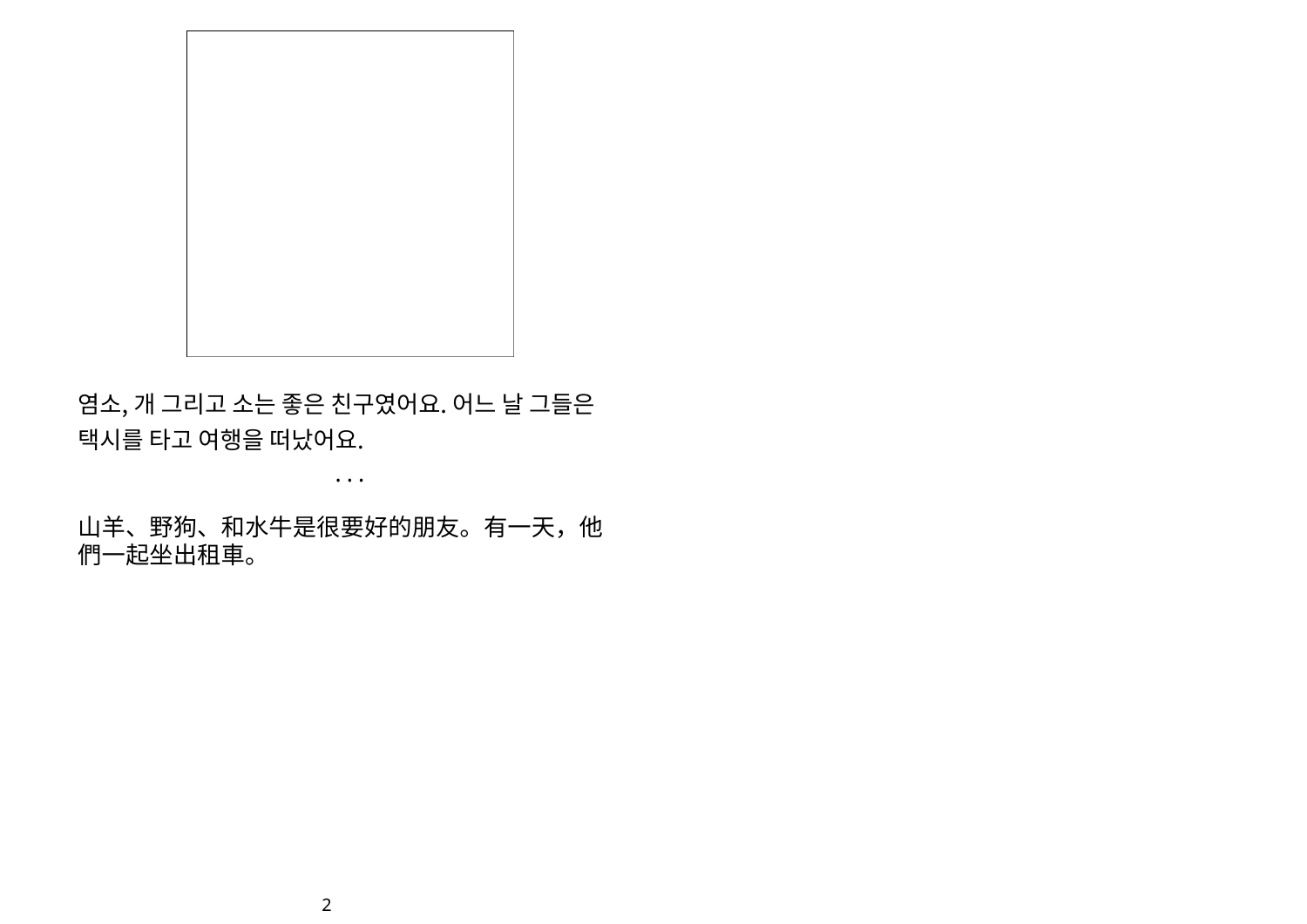

어했 고라내 을금요 시택 가사전운, 때 을했착도 이들그 . 요어냈 을금요 의녀그 는소. 요

• • •

⽔。費⾞交們他叫機司,候時的地的⽬了到們他當 。て交份碾的5自敛野书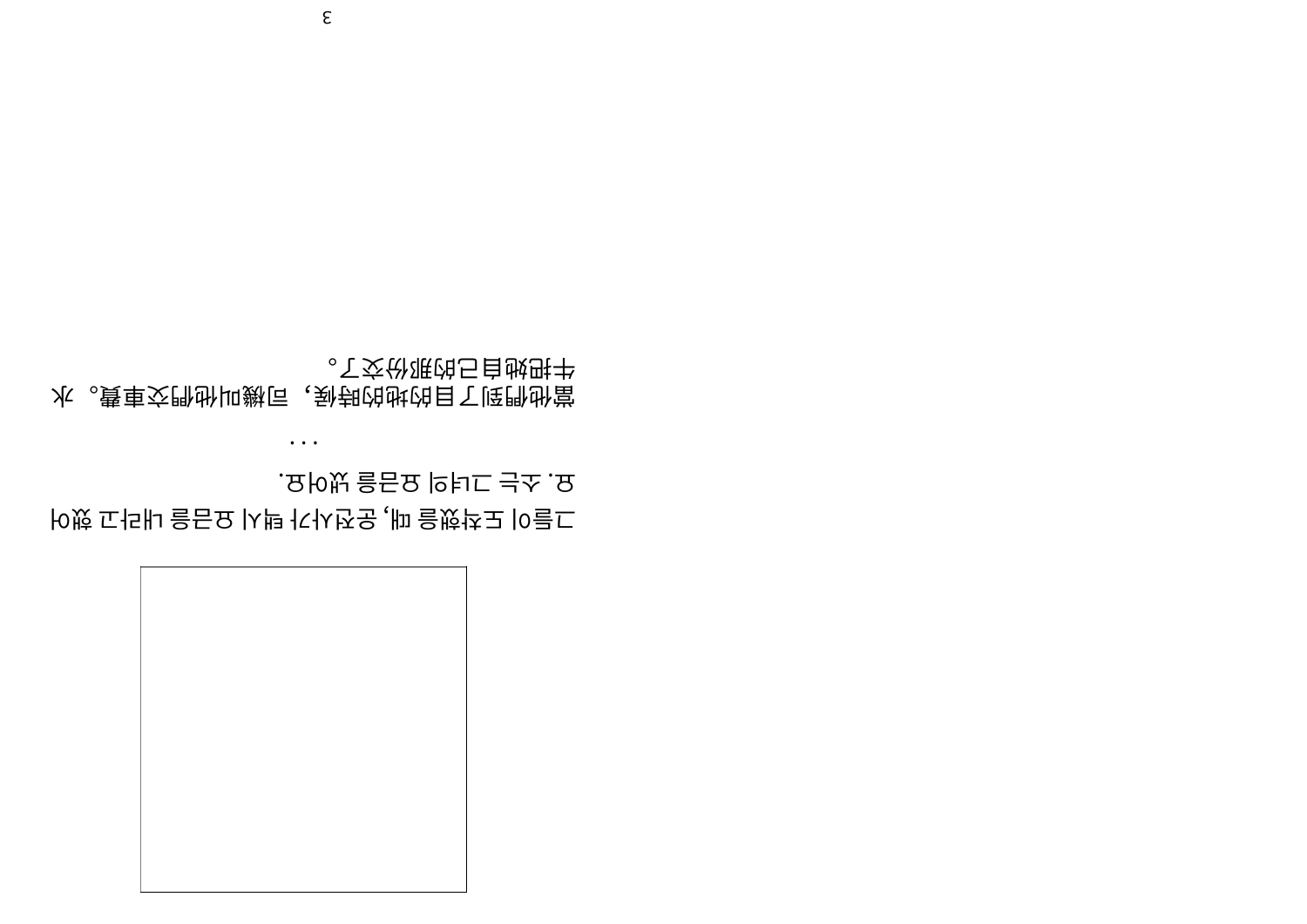

개는 조금 더 냈어요, 왜냐하면 정확한 액수가 없었어요.

• • •

野狗沒有帶零錢,所以他就多給了⼀點兒。

그리고 소는 차가 와도 아무렇지 않아요. 소는 자기가 요 금을 다 냈다는 걸 알아서 여유롭게 차 앞에서 길도 건너 요.

• • •

可是水牛聽到車來一點兒都不急。她不慌不忙地過 馬路,因為她知道她已經把她自己那份交了。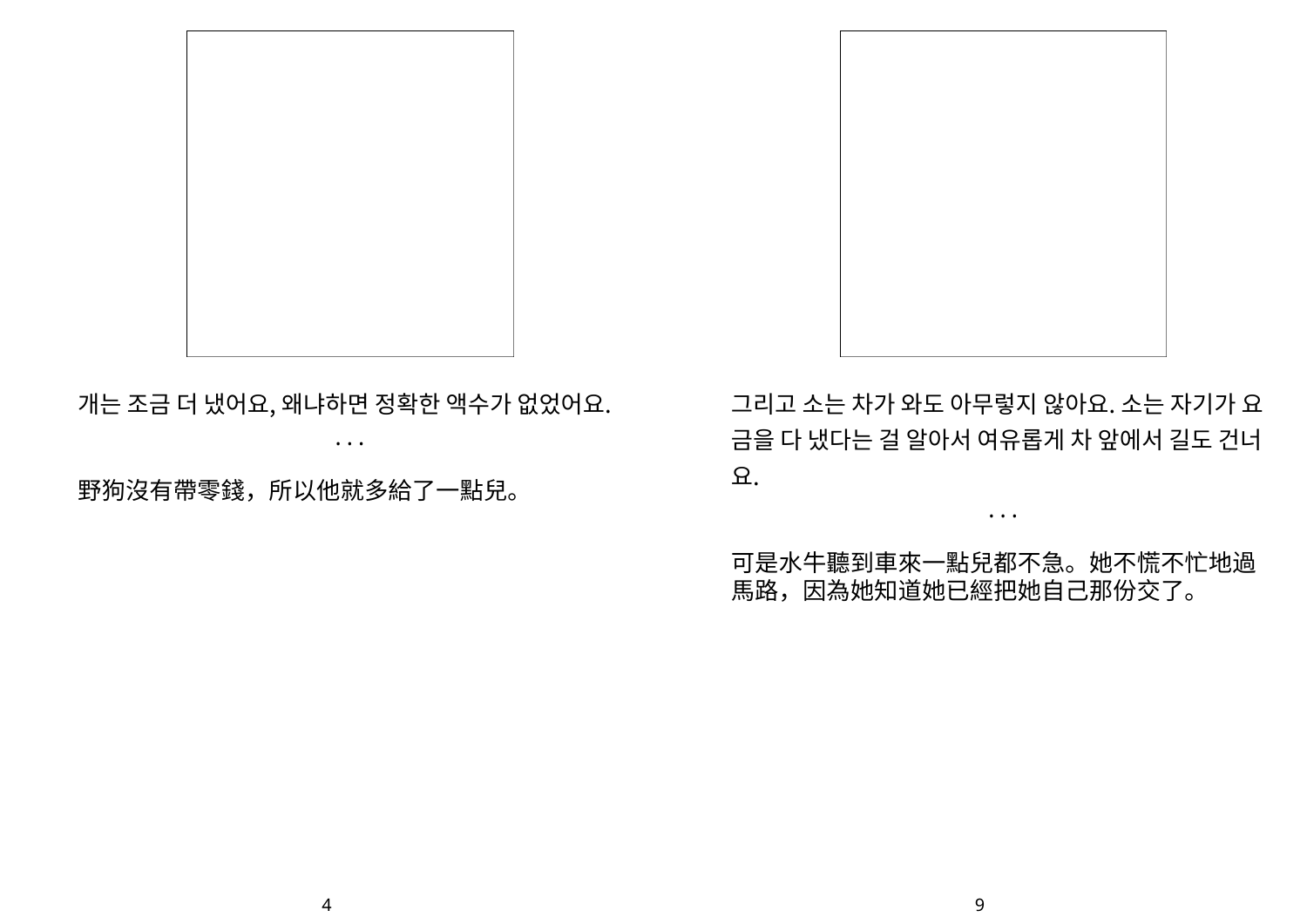

지내 을금요 는녀그. 요가망도 면리들 가리소 차 는소염 . 요해워서무봐까될 가포체 로죄 은않

<u>的</u>她為因,我逃史對影椒旅來車**內**度飄一,即羊山 。來起抓⼈被費⾞交沒

• • •

5

아 가소염 때할 고려주 을돈 름스거 게에개 가사기전운

• • •

掉跑就錢給有沒⽺⼭到想沒,狗野給錢找要正機司

. 요어쳤 망도 고않 지내 도것무

。了

8